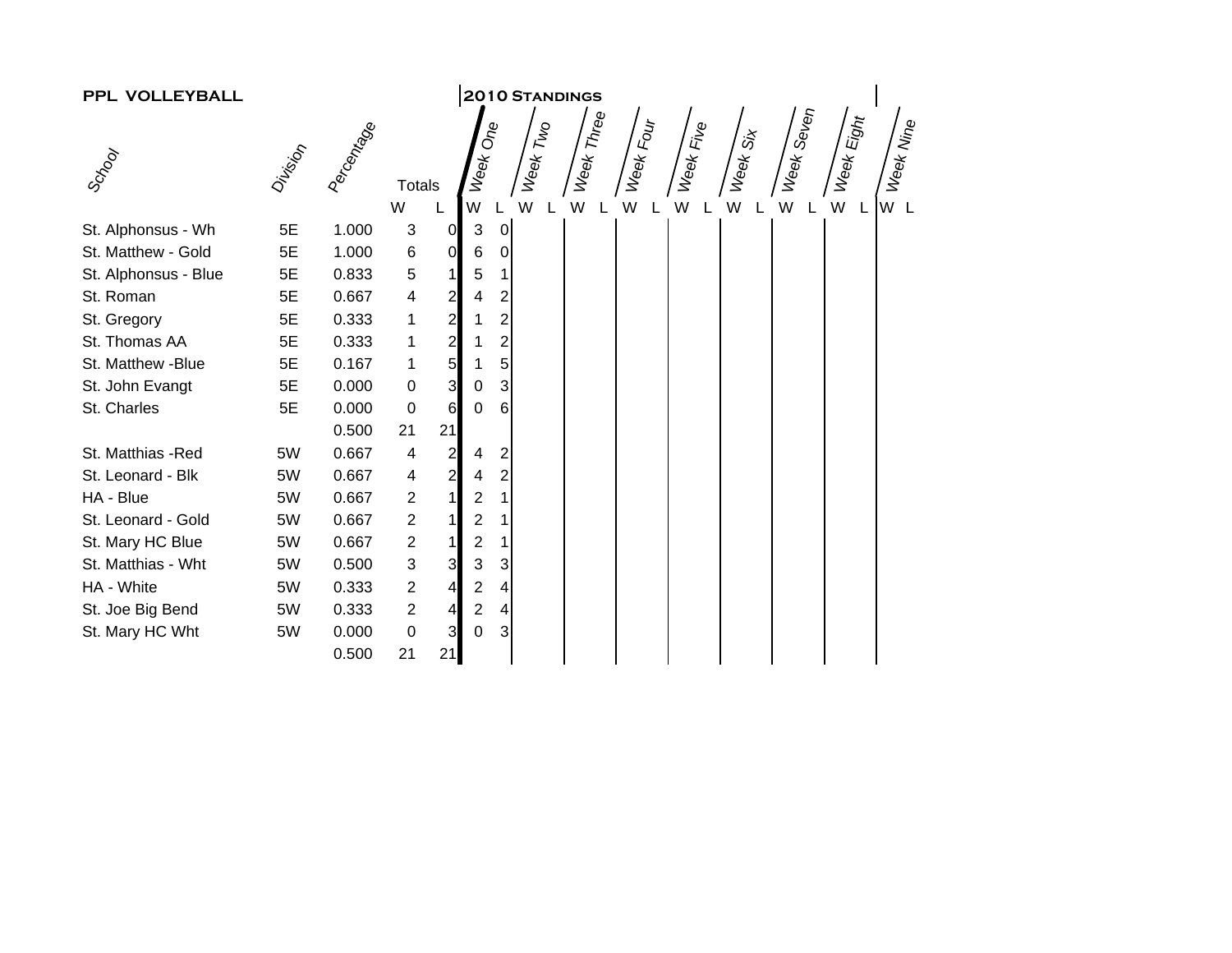| PPL VOLLEYBALL     |          |            |                           |                                       |                         |                         | <b>2010 STANDINGS</b> |            |           |             |                     |            |                                   |           |
|--------------------|----------|------------|---------------------------|---------------------------------------|-------------------------|-------------------------|-----------------------|------------|-----------|-------------|---------------------|------------|-----------------------------------|-----------|
|                    |          |            |                           |                                       |                         |                         |                       | Week Three |           |             |                     | Week Seven | $\leq W_{\Theta\mathsf{R}}$ Eight |           |
| Scrool             | Division | Percentage |                           |                                       | Week One                |                         | Week Two              |            | Week Four | : Week Five | Week <sub>Six</sub> |            |                                   | Week Nine |
|                    |          |            | <b>Totals</b><br>W        |                                       | W                       |                         | W                     | W          | W         | W           | W                   | W          |                                   | W L       |
| St. Alphonsus Wht  | 6E       | 0.833      | 5                         | 1                                     | 5                       | 1                       |                       | L          |           |             |                     |            |                                   |           |
| St. Roman          | 6E       | 0.667      | 4                         | $\mathbf{z}$                          | 4                       | $\boldsymbol{2}$        |                       |            |           |             |                     |            |                                   |           |
| Divine Mercy - Red | 6E       | 0.667      | $\overline{c}$            | $\mathbf{1}$                          | $\overline{2}$          | 1                       |                       |            |           |             |                     |            |                                   |           |
| St. Thomas AA      | 6E       | 0.667      | $\boldsymbol{2}$          | $\mathbf{1}$                          | $\overline{\mathbf{c}}$ | 1                       |                       |            |           |             |                     |            |                                   |           |
| <b>MQ Saints</b>   | 6E       | 0.500      | $\sqrt{3}$                |                                       | 3                       | 3                       |                       |            |           |             |                     |            |                                   |           |
| St. Alphonsus Blue | 6E       | 0.500      | $\ensuremath{\mathsf{3}}$ | $\begin{array}{c} 3 \\ 3 \end{array}$ | 3                       | 3                       |                       |            |           |             |                     |            |                                   |           |
| <b>BS/OLQP</b>     | 6E       | 0.500      | $\ensuremath{\mathsf{3}}$ |                                       | 3                       | 3                       |                       |            |           |             |                     |            |                                   |           |
| St. Alphonsus Gold | 6E       | 0.333      | 1                         | $\overline{a}$                        | 1                       | 2                       |                       |            |           |             |                     |            |                                   |           |
| Divine Mercy Black | 6E       | 0.333      | $\overline{c}$            | $\overline{a}$                        | $\overline{\mathbf{c}}$ | 4                       |                       |            |           |             |                     |            |                                   |           |
| St. Charles        | 6E       | 0.333      | 1                         | $\mathbf{z}$                          | 1                       | $\overline{\mathbf{c}}$ |                       |            |           |             |                     |            |                                   |           |
| St. John Evang     | 6E       | 0.167      | 1                         | 5 <sub>l</sub>                        | 1                       | 5                       |                       |            |           |             |                     |            |                                   |           |
|                    |          | 0.500      | 27                        | 27                                    |                         |                         |                       |            |           |             |                     |            |                                   |           |
| HA - White         | 6W       | 0.833      | $\sqrt{5}$                | 1                                     | 5                       |                         |                       |            |           |             |                     |            |                                   |           |
| HA - Blue          | 6W       | 0.833      | 5                         | $\mathbf{1}$                          | 5                       |                         |                       |            |           |             |                     |            |                                   |           |
| St. Matthias- Wht  | 6W       | 0.667      | 4                         | $\mathbf{z}$                          | 4                       | 2                       |                       |            |           |             |                     |            |                                   |           |
| St. Matthias-Red   | 6W       | 0.333      | 1                         | $\overline{2}$                        | 1                       | $\overline{\mathbf{c}}$ |                       |            |           |             |                     |            |                                   |           |
| St. Joe BB- Wht    | 6W       | 0.333      | 1                         | $\mathbf{z}$                          | 1                       | 2                       |                       |            |           |             |                     |            |                                   |           |
| St. Mary HC- Blue  | 6W       | 0.333      | 1                         | $\mathbf{z}$                          | 1                       | $\overline{\mathbf{c}}$ |                       |            |           |             |                     |            |                                   |           |
| St. Joe BB- Blue   | 6W       | 0.333      | 1                         | $\mathbf{z}$                          | 1                       | 2                       |                       |            |           |             |                     |            |                                   |           |
| St. Leonard        | 6W       | 0.333      | $\overline{2}$            | $\overline{4}$                        | $\overline{c}$          | 4                       |                       |            |           |             |                     |            |                                   |           |
| St. Mary HC- Wht   | 6W       | 0.167      | 1                         | 5                                     | 1                       | 5                       |                       |            |           |             |                     |            |                                   |           |
|                    |          | 0.500      | 21                        | 21                                    |                         |                         |                       |            |           |             |                     |            |                                   |           |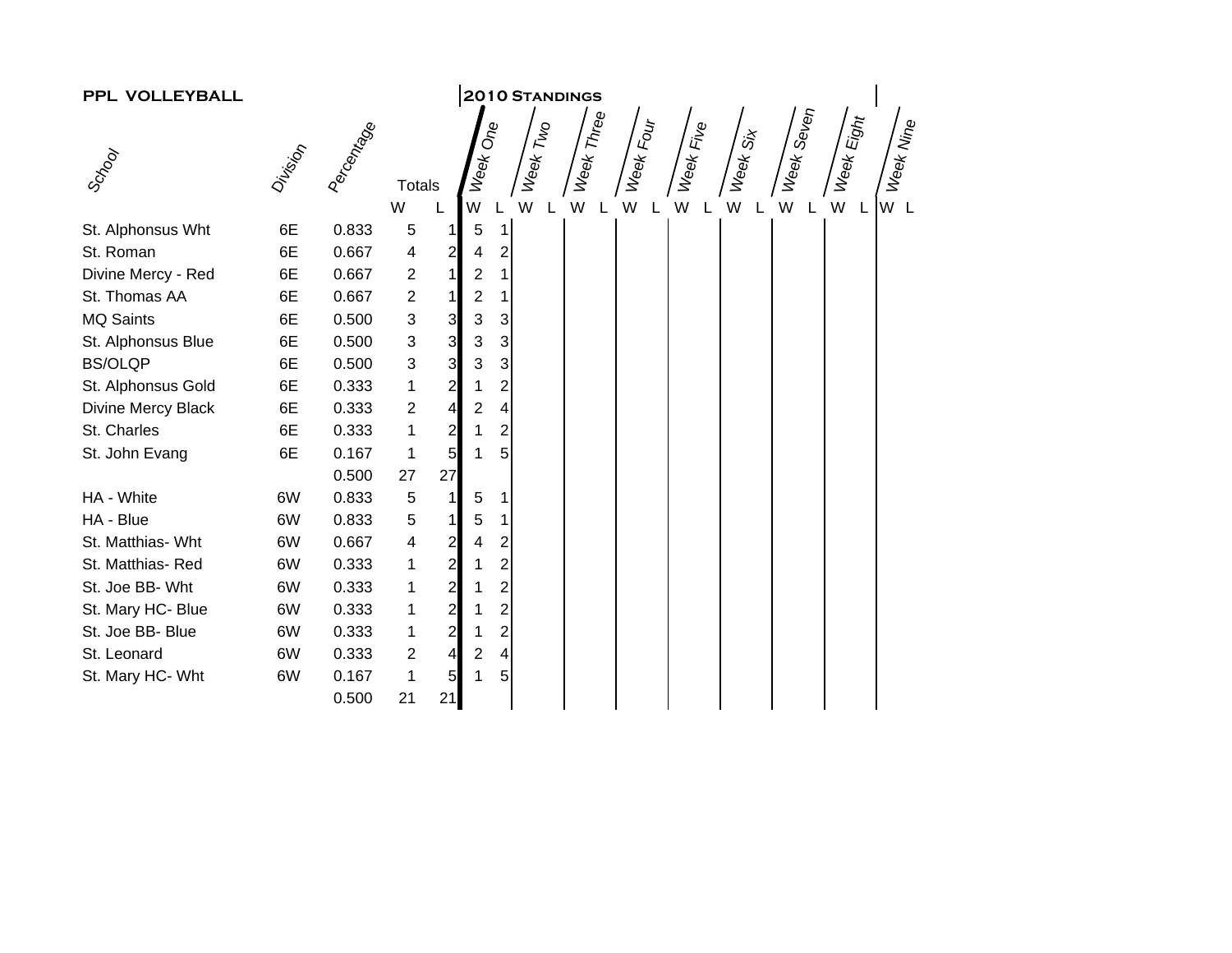| <b>2010 STANDINGS</b><br>PPL VOLLEYBALL |         |           |                           |                |                |                         |          |   |            |           |                       |          |            |                                    |           |
|-----------------------------------------|---------|-----------|---------------------------|----------------|----------------|-------------------------|----------|---|------------|-----------|-----------------------|----------|------------|------------------------------------|-----------|
|                                         |         |           |                           |                |                |                         |          |   |            |           |                       |          |            |                                    |           |
|                                         | Driving | Aecontage |                           |                | Week One       |                         | Week Two |   | Week Three | Week Four | Week Fi <sub>ve</sub> | Week Six | Week Seven | $\leq W_{\Theta k} E_{\theta h t}$ | Week Nine |
| Scrool                                  |         |           | <b>Totals</b>             |                |                |                         |          |   |            |           |                       |          |            |                                    |           |
|                                         |         |           | W                         |                | W              |                         | W        |   | W          | W         | W                     | W        | W          |                                    | W L       |
| St. Matthias                            | 7.1     | 1.000     | $\sqrt{3}$                | $\overline{0}$ | 3              | $\overline{O}$          |          |   |            |           |                       |          |            |                                    |           |
| <b>Holy Apostles</b>                    | 7.1     | 1.000     | $\,6$                     | $\overline{0}$ | 6              | $\overline{O}$          |          |   |            |           |                       |          |            |                                    |           |
| St. Mary HC                             | 7.1     | 0.667     | $\sqrt{2}$                |                | 2              | 1                       |          |   |            |           |                       |          |            |                                    |           |
| St. Alphonsus                           | 7.1     | 0.667     | $\sqrt{2}$                |                | 2              | 1                       |          |   |            |           |                       |          |            |                                    |           |
| St. Roman                               | 7.1     | 0.333     | $\boldsymbol{2}$          | $\overline{4}$ | $\overline{c}$ | $\overline{4}$          |          |   |            |           |                       |          |            |                                    |           |
| St. Leonard                             | 7.1     | 0.000     | $\mathbf 0$               | $\mathbf{3}$   | 0              | $\mathbf{3}$            |          |   |            |           |                       |          |            |                                    |           |
| St. Matthew                             | 7.1     | 0.000     | $\boldsymbol{0}$          | 6              | 0              | $\,6$                   |          |   |            |           |                       |          |            |                                    |           |
|                                         |         | 0.5       | 15                        | 15             |                |                         |          |   |            |           |                       |          |            |                                    |           |
| St. Matthias-Wht                        | 7.2     | 1.000     | $\,6$                     | $\overline{0}$ | 6              | $\pmb{0}$               |          |   |            |           |                       |          |            |                                    |           |
| St. Martin Tours                        | 7.2     | 1.000     | $\ensuremath{\mathsf{3}}$ | $\overline{0}$ | 3              | $\pmb{0}$               |          |   |            |           |                       |          |            |                                    |           |
| St. John Evan.                          | 7.2     | 0.833     | $\mathbf 5$               | 11             | 5              | 1                       |          |   |            |           |                       |          |            |                                    |           |
| St. Gregory                             | 7.2     | 0.667     | $\boldsymbol{2}$          |                | 2              | 1                       |          |   |            |           |                       |          |            |                                    |           |
| St. Matthew                             | 7.2     | 0.667     | $\overline{c}$            | 11             | 2              | $\mathbf 1$             |          |   |            |           |                       |          |            |                                    |           |
| St. Mary HC-Wht                         | 7.2     | 0.667     | 4                         | $\overline{2}$ | 4              | $\overline{c}$          |          |   |            |           |                       |          |            |                                    |           |
| St. Joe Big Bend                        | 7.2     | 0.500     | $\sqrt{3}$                | $\overline{3}$ | 3              | $\mathbf{3}$            |          |   |            |           |                       |          |            |                                    |           |
| St. Leonard                             | 7.2     | 0.333     | $\mathbf{1}$              | $\mathbf{2}$   |                | 2                       |          |   |            |           |                       |          |            |                                    |           |
| St. Mary HC-Blue                        | 7.2     | 0.333     | $\boldsymbol{2}$          | $\overline{4}$ | 2              | $\overline{\mathbf{4}}$ |          |   |            |           |                       |          |            |                                    |           |
| St. Alphonsus                           | 7.2     | 0.167     | $\mathbf{1}$              | 5 <sub>l</sub> |                | 5                       |          |   |            |           |                       |          |            |                                    |           |
| St. Matthias-Red                        | 7.2     | 0.167     | $\mathbf 1$               | 5              |                | 5 <sup>1</sup>          |          |   |            |           |                       |          |            |                                    |           |
| <b>Holy Apostles</b>                    | 7.2     | 0.000     | $\pmb{0}$                 | $\mathbf{3}$   | 0              | $\mathbf{3}$            |          |   |            |           |                       |          |            |                                    |           |
| Wisdom / Kanty                          | 7.2     | 0.000     | $\pmb{0}$                 | $\overline{3}$ | 0              | $\mathbf{3}$            |          |   |            |           |                       |          |            |                                    |           |
|                                         |         | 0.500     | 30                        | 30             |                |                         | 0        | 0 |            |           |                       |          |            |                                    |           |